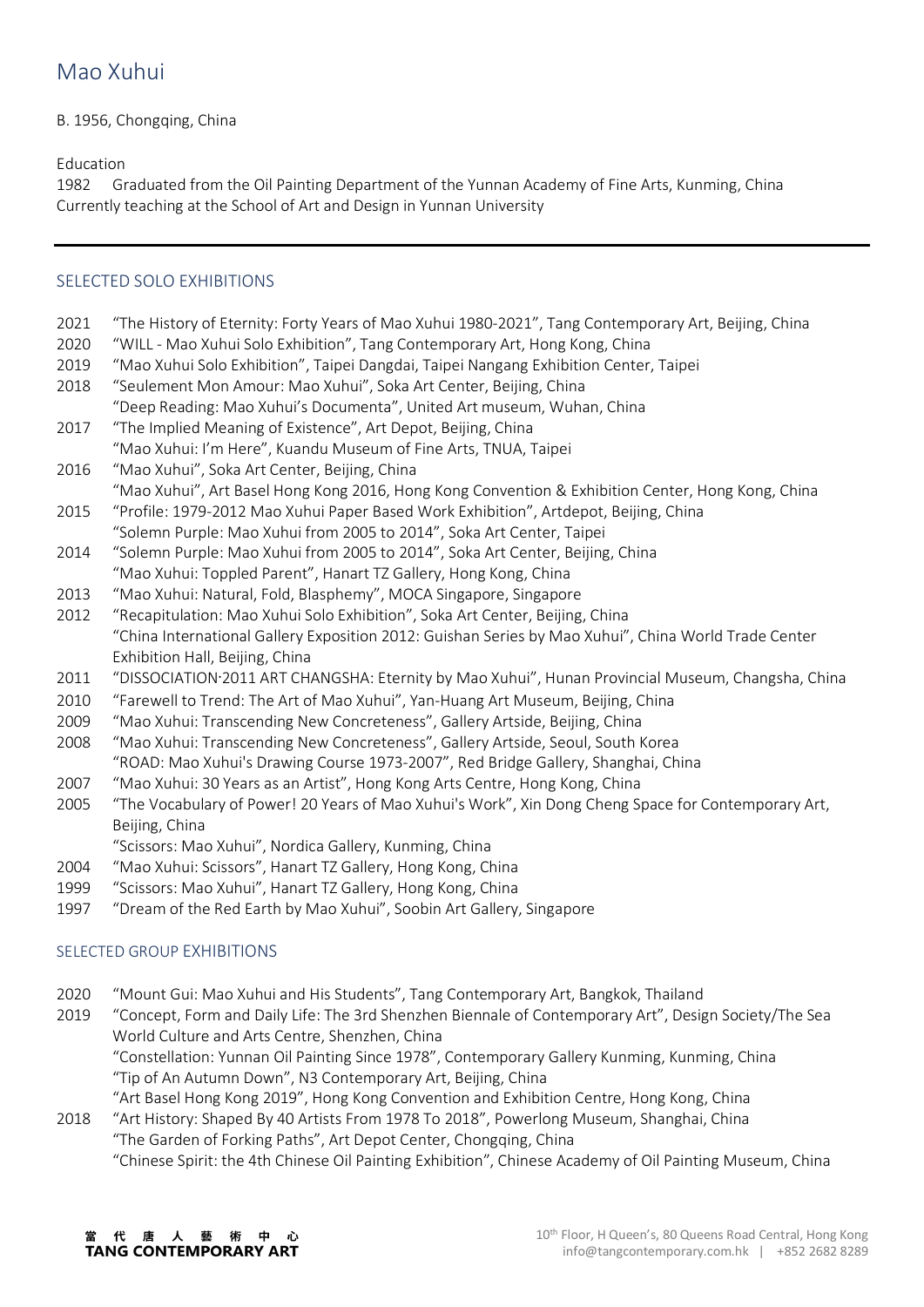"Art Basel Hong Kong 2018", Hong Kong Convention and Exhibition Centre, Hong Kong, China "Human Driven: An Encounter between Artistic Expression and Cycling", IWE Museum, Kunming, China "Avant-garde Shanghai (1979-2010): New Wave of Avant-garde (1985-1992)," Mingyuan Art Museum, Shanghai, China

2017 "Meet the Lurkers: Yunnan Contemporary Art Exhibition", Greenland·Haipolanting, Kunming, China "Tracing the Past and Shaping the Future", Powerlong Museum, Shanghai, China Anren Biennale: Today's Yesterday, OCT-LOFT, Anren, China

"Chinese Ink, Chinese Narrative: Special Exhibition of the 20th Anniversary of the HKSAR, Convention and Exhibition Centre, Hong Kong, China

"Magic, Expression: Yunnan Contemporary Expressive Painting Invitation Exhibition", 108 Loft Museum, Kunming, China

"Extraordinary: 25th Anniversary of Soka Art", Soka Art Center, Beijing, China

"Art Basel Hong Kong 2017", Hong Kong Convention and Exhibition Centre, Hong Kong, China

2016 "Centennial Presents In Return: Exhibition of Alumni Donation from Chen Dongsheng and Li Yifei", Wanlin Art Museum, Wuhan University, Wuhan, China

"Scarcity & Supply: The 3rd Nanjing International Art Festival", Baijia Lake Museum, Nanjing, China Busan Biennale 2016 – "Project 1: an/other avant-garde China-Japan-Korea", Busan Museum of Art, Korea "Another Narrative of Texture: China Mixed Media Invitational Exhibition", SeeWell International Art Center, Fuzhou, China

"The Language in Transition", IWE Museum, Kunming, China

"Seed in Yunnan", Today Art Museum, Beijing, China

"Art Basel Hong Kong 2016", Hong Kong Convention and Exhibition Centre, Hong Kong, China "The Edge of Scenery", Soka Art Center, Taiwan

2015 "China Spirit: The Fourth Oil Painting Exhibition, Chinese Academy of Oil Painting Museum, Tianjin Art Museum, Tianjin, China

"Art Historical Flashbacks: Another Path in Chinese Contemporary Art", Elion Art Gallery, Beijing, China "The Civil Power", Beijing Minsheng Art Museum, Beijing, China

"Yunnan Art Circumstance in 2015", Yunnan Arts University Museum, Kunming, China "The System of Objects", Minsheng Art Museum, Shanghai, China

"Art Basel Hong Kong 2015", Hong Kong Convention and Exhibition Centre, Hong Kong, China "Blending: The Spiritual Dimension in the World of Imagery", Ningbo Museum, Ningbo, China "A Group of Talents", Amy Li Gallery, Beijing, China

2014 "Bologna Fiere Shanghai International Contemporary Art Exhibition", Shanghai Exhibition Center, China "Social Landscape: the 'Landscape Narration' in Chinese Contemporary Painting as Well as Its Cultural Concept Changes", Chengdu International Communication Center for Cultural and Art Pieces, Chengdu, China "West Says East Says: Chinese Contemporary Art Research Exhibition", United Art Museum, Wuhan, China "Trace: The Historical Process of 1977 Grade Group of Yunnan Academy of Fine Arts", Kunming Museum, Kunming, China

"Chinese Neo-Impressionism: Special Invitational Exhibition 1989-2014", China Art Museum Shanghai, Shanghai, China

"Anwesen: The Second Chinese Oil Painting Biennale", National Art Museum of China, Beijing, China "Green Trending: An Attitude towards Nature", Yunnan University Museum, Kunming, China "Art Basel Hong Kong 2014", Hong Kong Convention and Exhibition Centre, Hong Kong, China

"Idiosyncrasies-Hanart 100", Hong Kong Arts Centre, Hong Kong, China

# MAJOR COLLECTIONS

Stiftung Kunstfonds, Bonn, Germany; Guy & Myriam Ullens Foundation; Suiyuan Art Foundation, Taiwan; Asia-Pacific Art Museum, United States; Hunan Provincial Museum, China; Great Wall Fine Art Museum, China; Tan Guobin Contemporary Art Museum, China; Soka Art Center; Shenzhen Art Museum, Shenzhen, China; Minsheng Art Museum, China; Ningbo Museum, China; Square Gallery of Contemporary Art, Nanjing, China; Wanlin Art Museum in Wuhan University, China; Yinchuan Museum of Contemporary Art, China; Dongyu Museum of Fine Arts, Shenyang, China; Upriver Gallery, Chengdu, China; Hanart TZ Gallery, Hong Kong; Kwai Fung Xuan Art Gallery, Hong Kong; Soobin Art Gallery, Singapore; Xin Dong Cheng Gallery, Beijing, China; Expol-Sources Gallery, Taipei, Taiwan.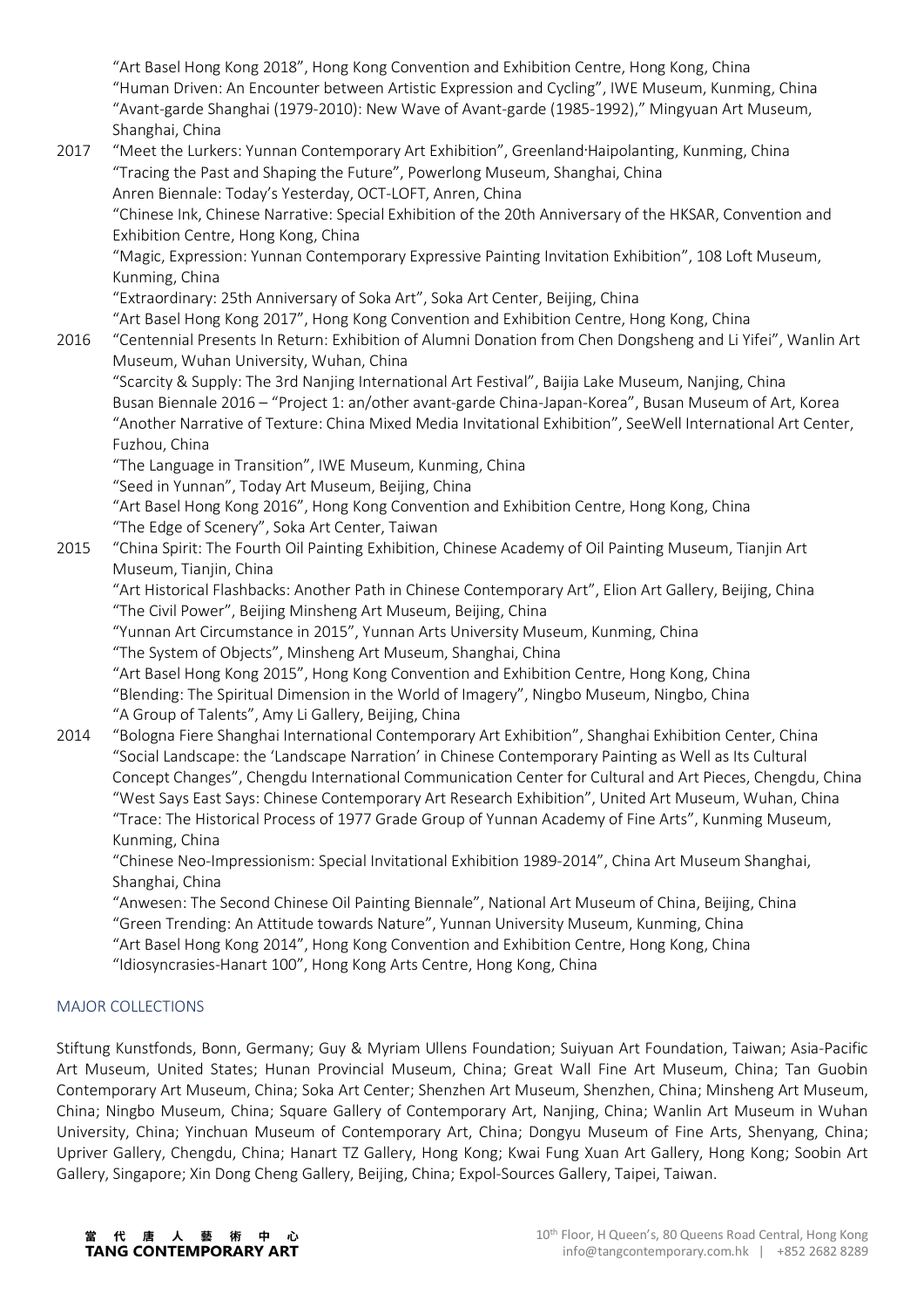1956 年出生於中國重慶

#### 教育背景

1982 畢業於中國雲南藝術學院油畫專業 現為雲南大學藝術與設計學院教授

## 部分個展

|      | 2021 | 《永恒史》,當代唐人藝術中心,北京,中國                          |
|------|------|-----------------------------------------------|
|      | 2020 | 《意志 – 毛旭輝個展》,當代唐人藝術中心,香港,中國                   |
|      | 2019 | 《毛旭輝個展》台北當代藝術博覽會,台北南港展覽館,台北                   |
|      | 2018 | 《我只是熱愛》,索卡藝術中心,北京,中國                          |
|      |      | 《深度閱讀:毛旭輝文獻展》,合美術館,武漢,中國                      |
|      | 2017 | 《存在的寓意·毛旭輝》,藝術倉庫,北京,中國                        |
|      |      | 《毛旭輝:我就在這兒》,關渡美術館,台北                          |
|      | 2016 | 《毛旭輝》,索卡藝術中心,北京,中國                            |
|      |      | 《毛旭輝》,2016 香港巴塞爾,香港會議展覽中心,香港,中國               |
|      | 2015 | 《側面:1979-2012 毛旭輝紙本作品展》,藝術倉庫,北京,中國            |
|      |      | 《紫色莊嚴:毛旭輝 2005-2014 作品選》,索卡藝術中心,台北            |
|      | 2014 | 《紫色莊嚴:毛旭輝 2005-2014 作品選》, 索卡藝術中心, 北京, 中國      |
|      |      | 《毛旭輝:家長倒下》,漢雅軒,香港,中國                          |
|      | 2013 | 《毛旭輝個展 - 自然 褶皺 褻瀆》,新加坡 MOCA 當代美術館,新加坡         |
|      | 2012 | 《再現部-毛旭輝個展》,索卡藝術中心,北京,中國                      |
|      |      | 《中藝博國際畫廊博覽會 - 毛旭輝-圭山組畫》,中國國際貿易中心,北京,中國        |
|      | 2011 | 《解離 2011 藝術長沙:永遠-毛旭輝個展》,湖南省博物館,長沙,中國          |
|      | 2010 | 《川逝:大毛的藝術》,炎黃藝術館,北京,中國                        |
|      | 2009 | 《超越新具像 - 毛旭輝新作展》, ARTSIDE 畫廊, 北京, 中國          |
|      | 2008 | 《超越新具像 - 毛旭輝新作展》,ARTSIDE 畫廊,首爾,韓國             |
|      |      | 《道路 - 毛旭輝繪畫歷程 1973-2007》,紅橋畫廊,上海,中國           |
|      |      | 2007 《家長的黃昏 - 毛旭輝創作三十年》,香港藝術中心,香港,中國          |
|      | 2005 | 《權力的詞彙!-毛旭輝 20 年作品回顧展》,程昕東國際當代藝術空間,北京,中國      |
|      |      | 《剪刀-毛旭輝畫展》,創庫諾地卡畫廊,昆明,中國                      |
|      | 2004 | 《毛旭輝:剪刀》,漢雅軒,香港,中國                            |
|      | 1999 | 《剪刀-毛旭輝畫展》,漢雅軒,香港                             |
|      | 1997 | 《紅土之夢 毛旭輝圭山系列作品》,斯民藝苑,新加坡                     |
|      |      |                                               |
| 部分聯展 |      |                                               |
|      | 2020 | 《圭山-毛旭輝和學生們》,當代唐人藝術中心,曼谷,泰國                   |
|      | 2019 | 《觀念、形式和日常化-第三屆深圳當代藝術雙年展》,深圳設計互聯·海上世界文化藝術中心,中國 |
|      |      | 《譜系+:1978 年以來的雲南油畫》,昆明當代美術館,昆明,中國             |
|      |      | 《秋豪之末》,三遠當代藝術中心,北京,中國                         |
|      |      |                                               |

《2019 年香港巴塞爾藝術展》,香港會議展覽中心,香港,中國

2018 《藝術史 40×40:從四十位藝術家看改革開放四十年的中國當代藝術》,寶龍美術館,上海,中國

# 當 代 唐 人 藝 術 中 心<br>TANG CONTEMPORARY ART